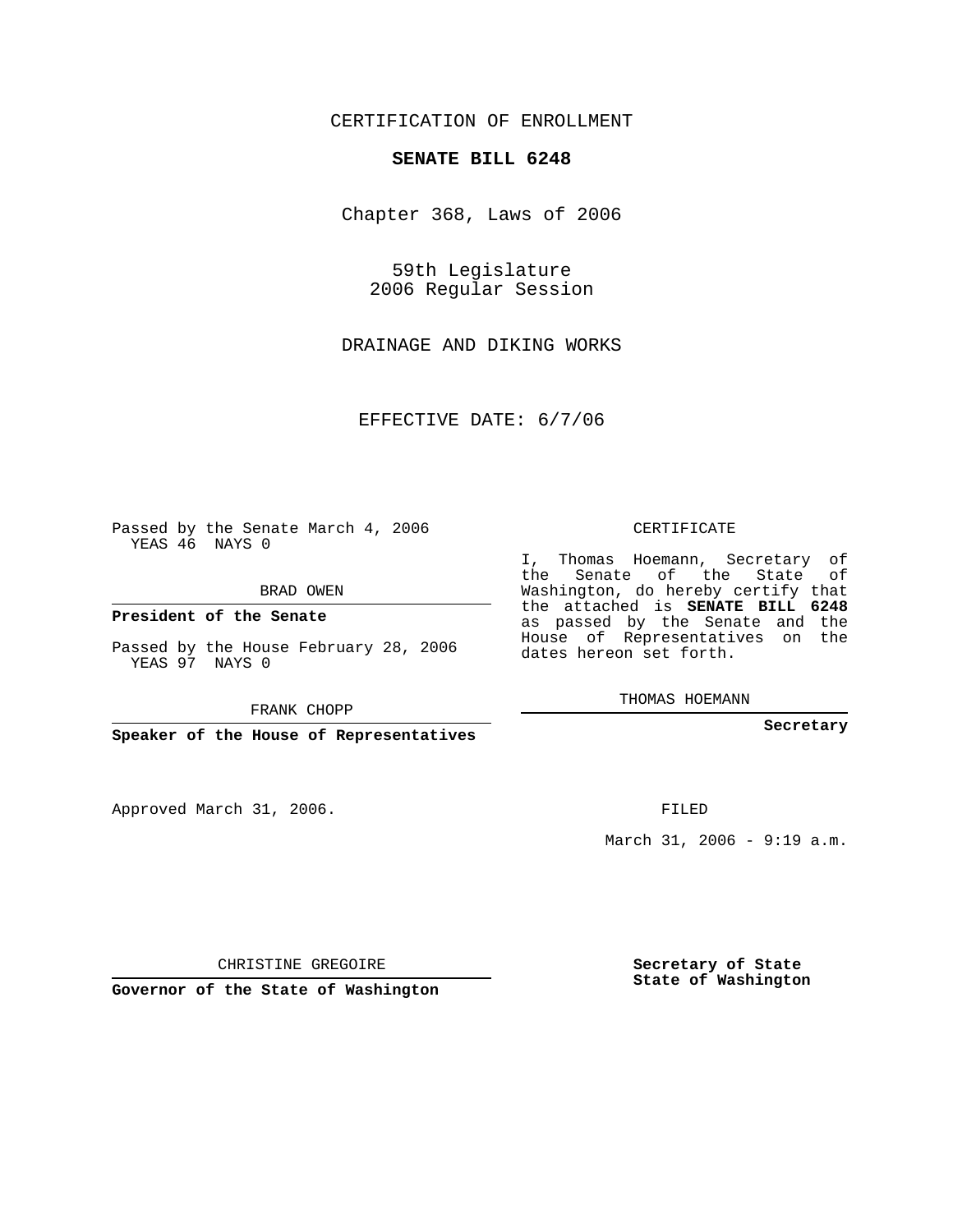## **SENATE BILL 6248** \_\_\_\_\_\_\_\_\_\_\_\_\_\_\_\_\_\_\_\_\_\_\_\_\_\_\_\_\_\_\_\_\_\_\_\_\_\_\_\_\_\_\_\_\_

\_\_\_\_\_\_\_\_\_\_\_\_\_\_\_\_\_\_\_\_\_\_\_\_\_\_\_\_\_\_\_\_\_\_\_\_\_\_\_\_\_\_\_\_\_

AS AMENDED BY THE HOUSE

Passed Legislature - 2006 Regular Session

**State of Washington 59th Legislature 2006 Regular Session By** Senators Haugen, Benson, Shin and Sheldon Read first time 01/10/2006. Referred to Committee on Transportation.

 1 AN ACT Relating to drainage and diking works; and amending RCW 2 85.07.170 and 47.01.260.

3 BE IT ENACTED BY THE LEGISLATURE OF THE STATE OF WASHINGTON:

 4 **Sec. 1.** RCW 85.07.170 and 1963 c 96 s 1 are each amended to read 5 as follows:

 $\frac{(1)}{1}$  The commissioners of any drainage or diking district shall have power, on behalf of the district, to acquire, place, repair and maintain, dikes and dams, ditches, drains and outlets therefor, together with right of way therefor and access thereto, or obtain rights therein or full or joint use and maintenance thereof, when deemed by them necessary or beneficial for the protection of the district's system or its improvements, by eminent domain, purchase, or contract, with the owners or other districts through their commissioners, or other entities or persons together with power to contract by and with other districts or entities with reference to such matters and their performance.

17 (2) If the commissioners of any drainage or diking district 18 determine that repair or maintenance is required on any drainage 19 facilities, including dikes and dams, ditches, and drains and outlets,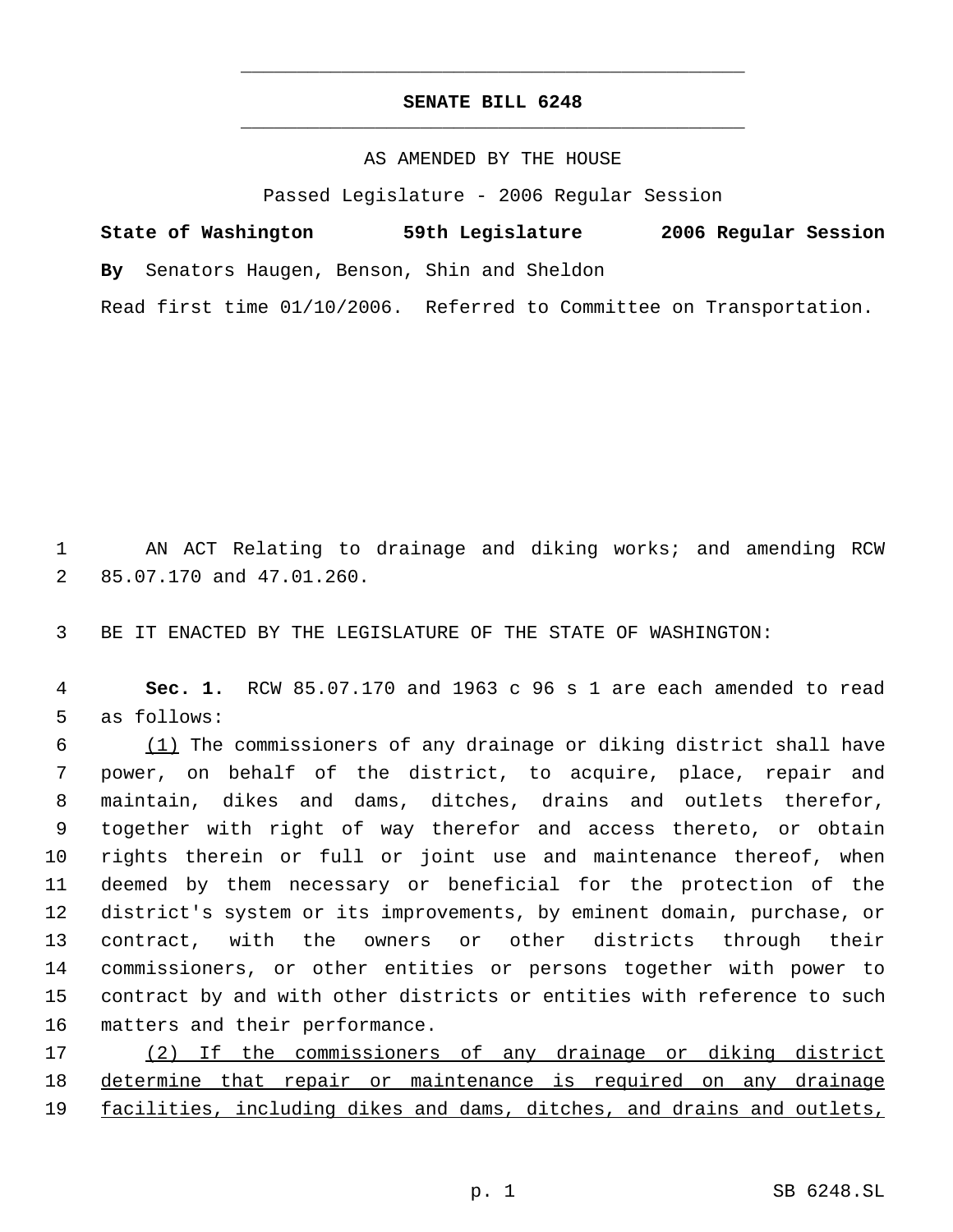1 that are on land owned by or under the jurisdiction of the department 2 of transportation, they may give notice in writing to the department requesting that the department make the necessary repair or maintenance 4 pursuant to the department's obligations under RCW 47.01.260. If the 5 specified repair or maintenance is not conducted by the department within fourteen days upon receipt of the notice, the district commissioners may independently make the repair or maintenance. The department shall then reimburse the district for all reasonable costs 9 incurred by the district associated with the repair or maintenance.

 (3) The provisions of this section shall be construed as cumulative and shall not derogate from any other powers authorized by law for such districts.

 **Sec. 2.** RCW 47.01.260 and 1983 c 29 s 1 are each amended to read as follows:

 (1) The department of transportation shall exercise all the powers and perform all the duties necessary, convenient, or incidental to the planning, locating, designing, constructing, improving, repairing, operating, and maintaining state highways, including bridges and other structures, culverts, and drainage facilities and channel changes necessary for the protection of state highways, and shall examine and allow or disallow bills, subject to the provisions of RCW 85.07.170, for any work or services performed or materials, equipment, or supplies furnished.

 (2) Subject to the limitations of RCW 4.24.115, the department, in the exercise of any of its powers, may include in any authorized contract a provision for indemnifying the other contracting party against specific loss or damages arising out of the performance of the contract.

 (3) The department is authorized to acquire property as provided by law and to construct and maintain thereon any buildings or structures necessary or convenient for the planning, design, construction, operation, maintenance, and administration of the state highway system and to acquire property and to construct and maintain any buildings, structures, appurtenances, and facilities necessary or convenient to the health and safety and for the accommodation of persons traveling upon state highways.